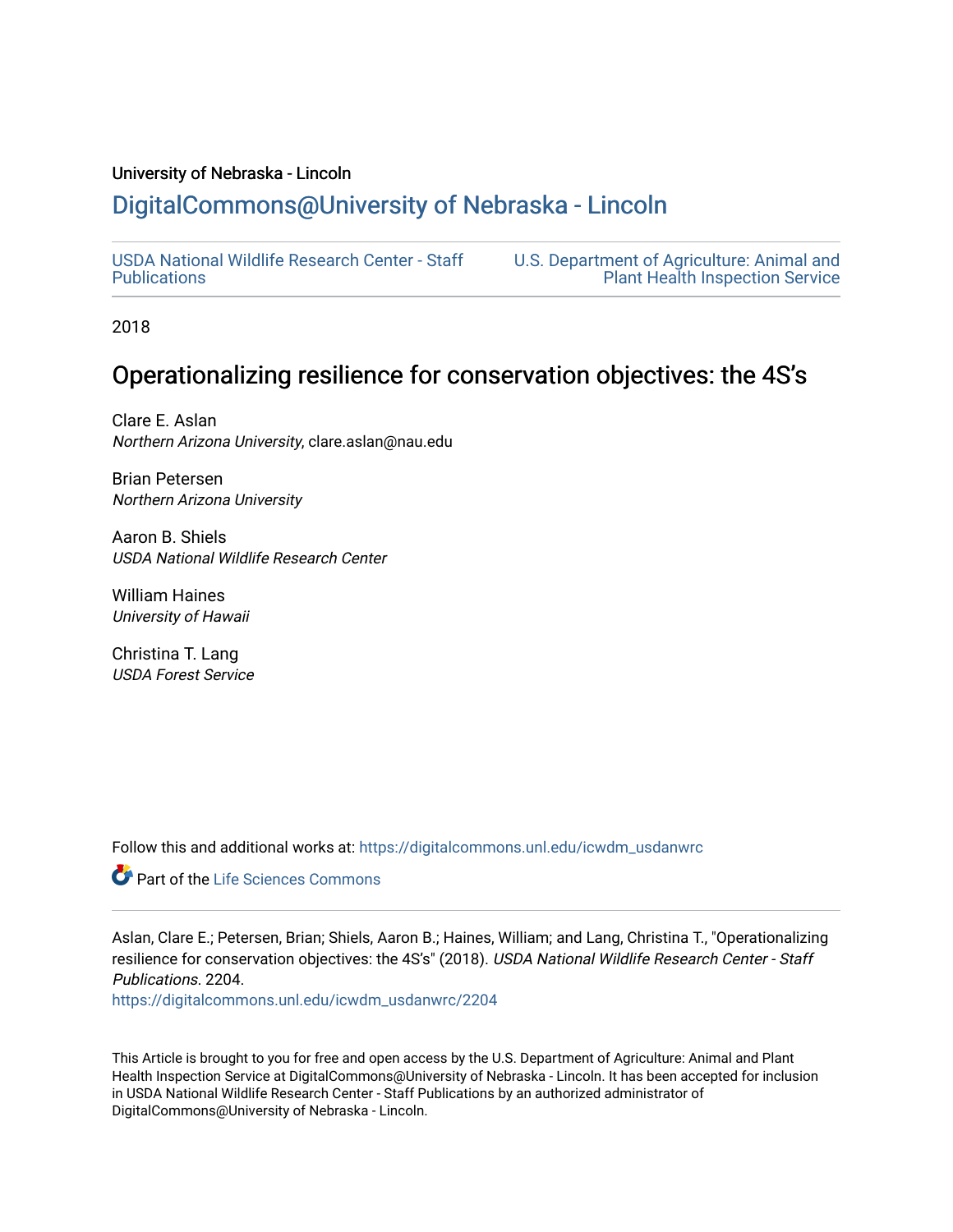# STRATEGIC ISSUES ARTICLE

# **Operationalizing resilience for conservation objectives: the 4S's**

Clare E. Aslan<sup>1[,](http://orcid.org/0000-0001-9901-8793)2,3</sup> $\bullet$ , Brian Petersen<sup>4</sup>, Aaron B. Shiels<sup>5</sup>, William Haines<sup>6</sup>, Christina T. Liang<sup>7</sup>

**Although resilience thinking is increasingly popular and attractive among restoration practitioners, it carries an abstract quality that hinders effective application. Because resilience and its components are defined differently in social and ecological contexts, individual managers or stakeholders may disagree on the definition of a system's state, occurrence of a state change, preferred state characteristics, and appropriate methods to achieve success. Nevertheless, incentives and mandates often force managers to demonstrate how their work enhances resilience. Unclear or conflicting definitions can lead to ineffective or even detrimental decision-making in the name of resilience; essentially, any convenient action can be touted as resilience-enhancing in this case. We contend that any successful resilience management project must clearly identify up-front the** *stressors* **of concern,** *state* **traits,** *scales* **of appropriate management, and** *success* **indicators (the 4S's) relevant to the management targets. We propose a deliberate process for determining these components in advance of resilience management for conservation. Our recommendations were inspired and informed by two case studies wherein different definitions of stressors, state, scales, and success would result in very different management choices, with potentially serious consequences for biodiversity targets.**

**Key words: Hawaii, scale, southwestern fire regime, state, stressors, success**

#### **Conceptual Implications**

- Resilience management attempts to align abstract concepts with real-world challenges, and different perspectives may yield very different decisions.
- A priori identification of the ecological and social characteristics of a particular system is essential to ensure that stakeholders are in agreement about focal system state, scale, stressors, and success.
- A proactive approach to defining resilience in a particular system should occur prior to management implementation so that success can be understood and recognized.

## **Introduction**

Resilient systems will regain their basic characteristics and resilient system functions will persist after disturbances (Folke et al. 2004). In light of accelerating environmental change, resilience is therefore an attractive concept. Resilience frameworks are used to guide and plan restoration (Allen et al. 2002; Suding et al. 2004), and resilience management is intended to reduce the long-term need for restoration investment (Allen et al. 2002; Holl & Aide 2011). Management that promotes resilience has been mandated across U.S. resource management agencies (e.g. Schultz et al. 2012). Scientists united in 1999 to form the Resilience Alliance, an international body promoting resilience in order to help social–ecological systems adapt to change. Efforts such as the United Nations Office for Disaster Risk Reduction's 100 Resilient Cities Projects are intended to help municipalities respond to and withstand emerging physical, social, and economic challenges. As these efforts grow, an increasing number of system characteristics predictive of resilience have been identified. High biodiversity, taxonomic diversity, functional diversity, and adaptive capacity have been linked to high resilience (Kéfi et al. 2016; Timpane-Padgham et al. 2017). Resilience is linked to human prosperity and sustainable development, which are dependent upon lasting, functioning, and diverse ecosystems (Folke et al. 2016).

However, resilience can be understood in diverse ways. Resilience research and thinking have inadequately incorporated human social dimensions, failing to adequately describe social–ecological desired states (Adger 2000). This failure is particularly important since the stressors that are of greatest concern in conservation (e.g. climate change, habitat loss, biological invasions) stem from anthropogenic impacts, and management responses are subject to human values, preferences, traditions, cultures, and constraints. Adger (2000) noted that "the concept of resilience has not effectively been brought

This document is a U.S. government work and is not subject to copyright in the United States

Author contributions: all authors conceived of the manuscript concept and brainstormed important elements; CA led the writing of the manuscript; all authors contributed to the writing.

<sup>1</sup>Landscape Conservation Initiative, Northern Arizona University, Flagstaff, AZ 86011, U.S.A.

<sup>2</sup>Conservation Science Partners, Flagstaff, AZ 86011, U.S.A.

<sup>3</sup>Address correspondence to C. E. Aslan, email clare.aslan@nau.edu

<sup>4</sup>Department of Geography, Planning and Recreation, Northern Arizona University, Flagstaff, AZ 86011, U.S.A.

<sup>5</sup>National Wildlife Research Center, USDA, Fort Collins, CO 80521, U.S.A.

<sup>6</sup>Center for Conservation Research and Training, University of Hawaii, Honolulu, HI 96822, U.S.A.

<sup>&</sup>lt;sup>7</sup>Institute of Pacific Islands Forestry, USDA Forest Service, Hilo, HI 96720, U.S.A.

*<sup>© 2018</sup> Society for Ecological Restoration* doi: 10.1111/rec.12867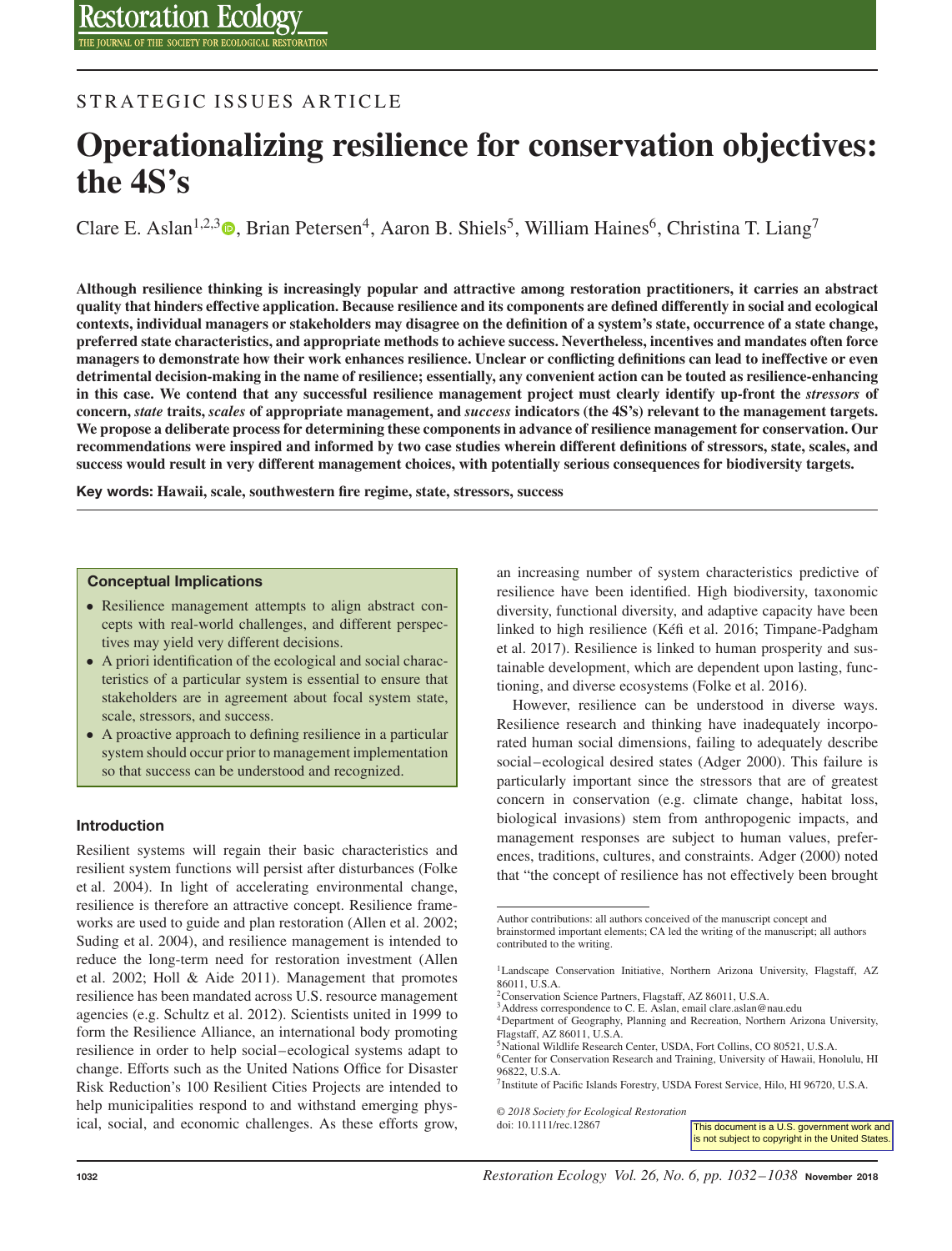across the disciplinary divide to examine the meaning of resilience of a community or a society as a whole." MacKinnon and Derickson (2013) highlight how resilience "privileges the restoration of existing systemic relations rather than their transformation." That is, strict resilience thinking may idealize recent conditions without acknowledging that not all people may find those conditions desirable. Resilience in its strict form (as interpreted by the Resilience Alliance) is evaluated with relation to a specific disturbance or stress (Speranza et al. 2014), but in common usage the term is often equated with "healthy" (e.g. Halpern et al. 2012; Speranza et al. 2014). As a result of these inconsistencies of meaning, as well as the complexities of systems, translating conceptual resilience to effective, on-the-ground decision-making is difficult (Quinlan et al. 2016).

In an attempt to bring more real-world applicability to resilience, studies have identified key challenges that hinder effective resilience management. For example, Timpane-Padgham et al. (2017) conducted a systematic review of ecological attributes linked to climate change resilience and concluded that diversity and connectivity are keys to such resilience and that selecting appropriate spatial *scale* of management is a central challenge impacting management success. Scale was also identified as problematic in a case study review by Müller et al. (2016) and in a critical review of resilience assessment tools (Sharifi 2016), which further found that real-world applicability is hampered by failure of tools to engage stakeholders and address uncertainty.

Systems continually shift within a range of variability, making identification of stable *state* difficult, as highlighted in Seidl et al.'s (2016) discussion of variability of ecosystem services. Identifying social–ecological states—where the social and ecological traits of a state are clearly delineated— requires interdisciplinary research approaches and is rare (Rissman & Gillon 2016). In particular, engagement of stakeholders on the social side to describe a particular state requires values assessment to identify social aspects of a system's state and to detect state change (Seidl et al. 2016). Since both resource managers and stakeholders may only notice a state change when valued ecosystem traits or components are lost, a social–ecological approach to state identification may be inherently normative (i.e. values-based) (Batavia & Nelson 2016; Davidson et al. 2016; Kharrazi et al. 2016), although resilience is considered rather to be descriptive by many authors (e.g. Derissen et al. 2011) (e.g. a dictatorship or highly invaded ecosystem can be extremely resilient).

As mentioned above, although resilience in strict usage must be measured in real systems with reference to a particular *stressor*, it is often prescribed in management and policy as a more general desired characteristic of systems (e.g. a policy document defending the 2017 Resilient Federal Forests Act in the United States states that "Resilient forests better withstand drought, insects, disease, wildfire, and… climate change"; [https://us11.campaign-archive.com/?](https://us11.campaign-archive.com/?e=&u=27a292edb3dc0c5b58adad795&id=0aaef32a56) [e=&u=27a292edb3dc0c5b58adad795&id=0aaef32a56\)](https://us11.campaign-archive.com/?e=&u=27a292edb3dc0c5b58adad795&id=0aaef32a56), and its measurement is hampered in empirical studies by interacting effects of multiple stressors simultaneously (Müller et al. 2016).

Without clear definition of desired values and states, resilience management *success* cannot be determined. That is, success is value-laden and these values must be acknowledged explicitly when assessing project outcomes (Batavia & Nelson 2016). Each manager must redefine resilience for each project (Kharrazi et al. 2016). This means that managers may measure resilience as convenient to their existing projects and priorities. Any outcome can then be deemed a success (Steelman & DuMond 2009).

In cases where stakeholders vary widely in values and viewpoints, it may be that retaining a certain vagueness of definition for resilience can help facilitate conversation, primarily because no viewpoint is dismissed. At the same time, decisions by a management entity to pursue specific actions require discussion and consensus regarding the specific components of resilience linked to those actions. We therefore suggest that, although disagreement may persist and be acknowledged (and honored) within a stakeholder group, a priori consensus regarding the definitions of the four key elements of resilience identified above, specifically as they link to particular restoration projects under consideration, is a critical operational step in resilience management. Prior to action, resilience management must (1) pinpoint the specific *stressors* to which resilience is sought; (2) identify the desired and current *states* of a system, as informed by management values; (3) define meaningful temporal and spatial *scales* of resilience management actions and targets; and (4) select clear social and ecological metrics of *success*. We have termed these essential elements *the 4S's*.

## **Managing for Resilience: The Importance of Conceptual Frameworks**

The classical concept of ecological resilience was proposed by Holling (1973) to measure the ability of ecological systems to retain their basic characteristics in spite of perturbations. The terms "inertia" (Westman 1978, 1985, 1986) and later "resistance" were used to describe a system's ability to absorb perturbations without changing state, distinct from resilience as an ability to return to a previous stable state following a perturbation (Lake 2012). However, the distinction between resistance and resilience was not universally accepted (perhaps in part because social resistance is defined very differently; e.g. Knowles & Linn 2004) and resilience as used today may exclude or include resistance. (We hereafter exclude resistance from our discussion of resilience, because we are responding to challenges inherent in resilience management, focusing on recovery from perturbation.) The characteristics of a given ecological system at any particular time define its "state," yet this is open to interpretation (Scheffer & Carpenter 2003). A state may be defined ecologically by species assemblages or ecological functions, or socially by conventional practices and norms (Jerneck & Olsson 2008). In the social realm, valued system traits can differ according to culture, economic condition, ethnic identity, and so on (Olsson et al. 2015). This makes it difficult to integrate resilience into conservation management that involves stakeholders with different perspectives, where, for example,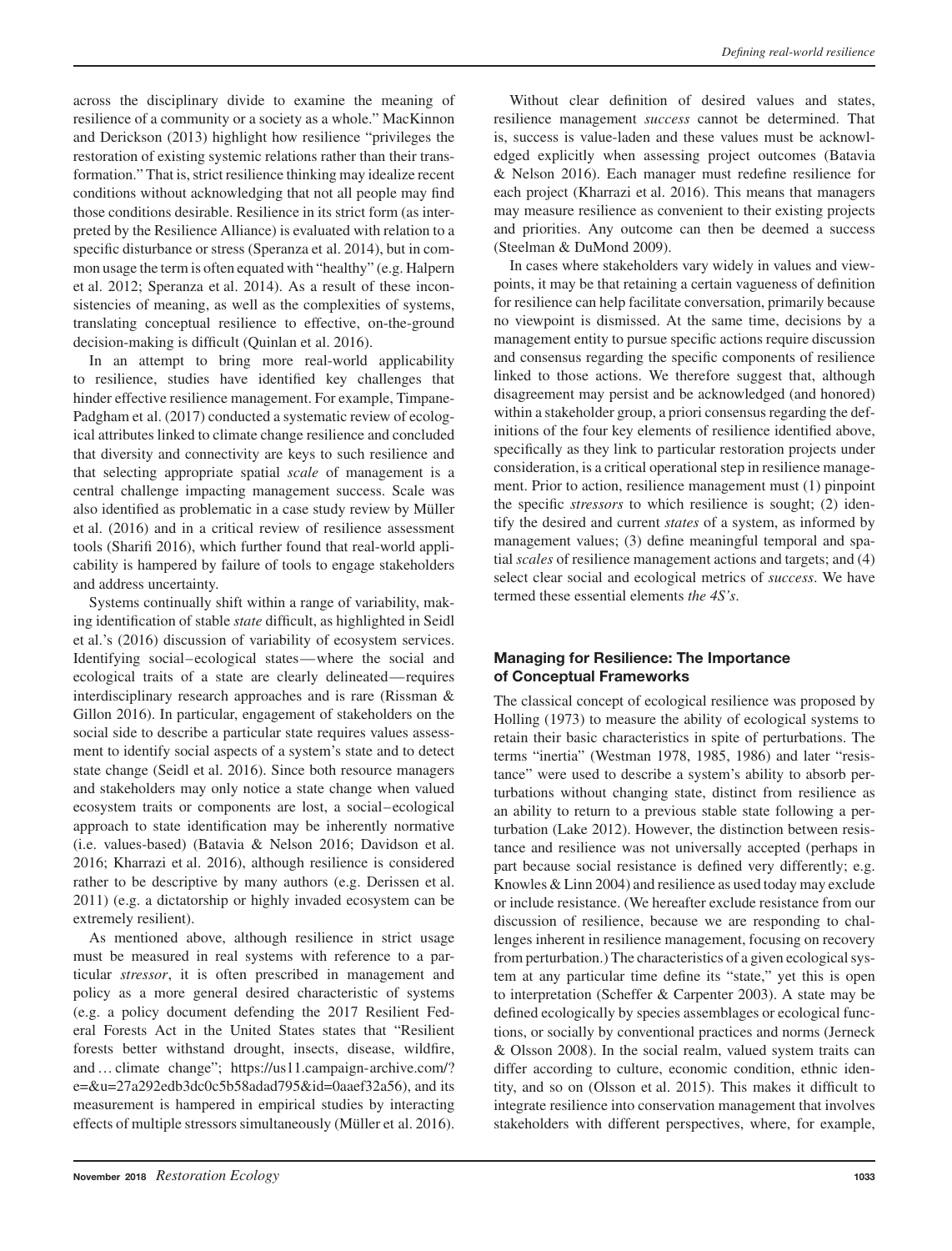one individual may contend that a system has changed state while another individual feels that it has not. Resilience measures the tendency of a system to return to its original stable state following such a change (Gunderson 2000). Restoration, by contrast, may be considered a deliberate management effort to return the system to a previous state to which it will not return on its own (Gunderson 2000).

Importantly, however, resilience describes current conditions. If a system has changed drastically (e.g. a grassland that has become an invaded shrubland), but is now likely to return to its new state following perturbations, it is a resilient system. Its past condition, although possibly dominated by native species, displayed limited resilience since the perturbation resulted in a state change to shrubland and the system did not recover to grassland. Thus, contrary to common usage, resilience may not always imply strong ecosystem health and high biodiversity (Suding et al. 2004; Zellmer & Gunderson 2009), and restoration may be necessary to overcome the resilience of the current, less desirable state (Wonkka et al. 2016).

To manage for resilience, it is necessary to bring reality to the abstract concept. Critical elements—stressors, state, scale, and success—must be defined. Following are two case studies in the conservation realm, illustrating the importance of these 4S's. In each case, different interpretations of "resilience" would yield different management decisions.

## **Case Study 1: Native Plant Pollination in a Hawaiian Dry Forest**

In a 3-year study in dry forest Hawaii, we have found that few native pollinators are currently active in the system, and the majority of pollination is now carried out by non-native insects (these authors, unpublished data) (Fig. 1). Tasked with conserving native plant species and being "good stewards," land managers must consider the role of influential social elements, particularly species introductions, and resource management values. In doing so, the 4S's come to the fore.

If the ecological *state* here is defined by functions, it may be that no change in stable state has occurred. As long as pollination is occurring, the system would be considered resilient; loss of native pollinators has occurred, but the system recovered from this disturbance. If pollination declines, management may include support or introduction of pollinators (even non-natives). Because continued extinctions are unlikely to remove all pollination from the system, the system may be considered resilient. If state is defined by species assemblage, the system has entered a new stable state, with most pollinators being non-native. Managers may focus on preventing future state change. This may require tracking populations of individual species and restoring them through cultivation and rearing of native species. Depending on how managers define resilience components, they may arrive at very different management activities.

Meanwhile, the remaining S's are also at play. Because there is spatial heterogeneity in pollination, *scale* is important. Do managers restore native pollinators across the whole region, or



Figure 1. Flower visitors, (A) native *Mestalobes* sp. and (B) non-native *Chrysomya megacephala*, to the endemic *Dubautia linearis* in a high-elevation Hawaii dryland forest. Pollination in this system is almost exclusively being performed by non-native flower visitors, resulting in a functioning ecosystem with a novel species assemblage and raising the question of whether a new ecological *state* has emerged in this system. Depending on the definition of the *state*, it may be that the key *stressor* is native species extinctions or non-native species invasion, and it may be that *success* would emerge from fine-*scale* species-level management or from broad-*scale* habitat restoration or the existence of functional pollination networks. Careful consideration of each of the 4S's is essential to select management activities and evaluate their outcomes.

is persistence in certain patches sufficient? Should they work on bolstering pollinator habitats at a broad scale or introducing and monitoring individual pollinator populations at fine scales? Does *success* signify that native plants are receiving pollination, that historic native plant/native pollinator relationships are restored across the landscape, that each species persists somewhere, or that native biodiversity is bolstered as much as possible in any form (a value for land managers and the public). Finally, in addition to the *stressor* of species extinctions, other stressors will dictate which management activities can be adopted. For example, invasive species have introduced novel predation and fire regimes to the region (D'Antonio & Vitousek 1992; Hanna et al. 2013), complicating future pollination management by impacting native pollinator populations as well as native, fire-susceptible plants; it may be necessary to remove some of these non-natives before attempting pollinator restoration. The four S's steer decision-making in this system by illuminating value systems.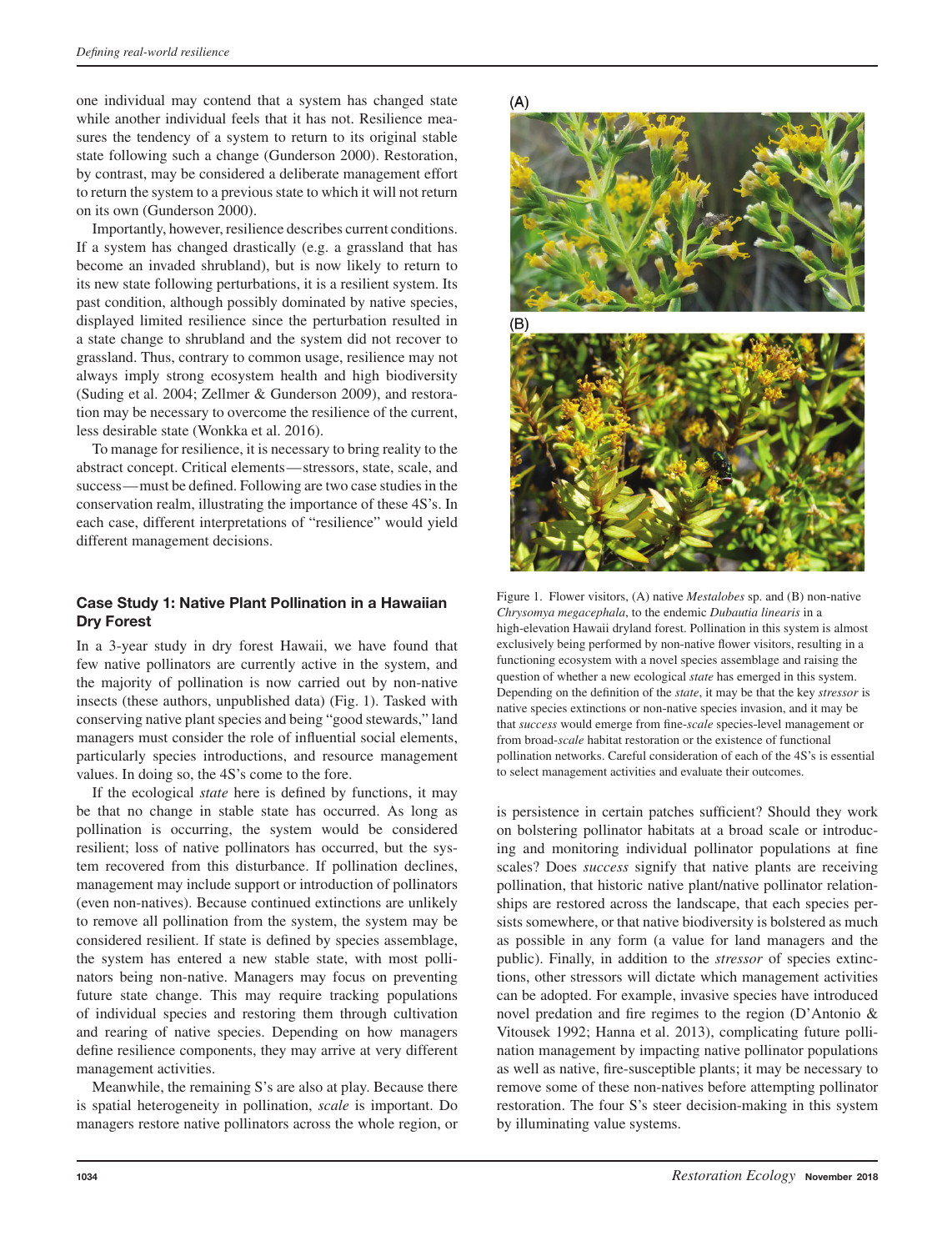#### **Case Study 2: Fire in Southwestern U.S. Forests**

Fire-adapted forests of the southwestern United States exemplify an inherently social–ecological system. Historically, fire was a management tool of Native American communities (Keeley 2002). Anthropogenic fire exclusion and suppression began around the turn of the twentieth century, leading to fuels accumulation (Pyne 1982; Fulé et al. 1997). Today, human population in the region is increasing rapidly as people move to the area for its recreational opportunities and shady forests. Heavy fuels can lead to high-severity, stand-replacing fires (e.g. Swetnam et al. 2016), threatening both human infrastructure and the dense forests preferred by regional residents. To prevent such fire-driven state change, landowners and managers may employ logging, thinning, or continued fire suppression, all of which impact ecosystem functions (Baker 1994; Forman & Alexander 1998; Lindenmayer & Noss 2006).

The Four Forests Restoration Initiative (4FRI) in Arizona is a collaboration among four national forests to restore the structure of ponderosa pine forests as they appeared before systematic fire exclusion [\(https://www.fs.usda.gov/4fri\)](https://www.fs.usda.gov/4fri). Considered the largest restoration effort of its kind, 4FRI involves intensive management (Sánchez Meador et al. 2015; Odion et al. 2016). The 4 S's are fundamentally tied to decision-making. If *state* is defined by ecological function (frequent, low-severity fires), then reduction in high-severity fires may be an important indicator of *success*. On the other hand, if the desired *state* is the current, socially valued, dense forests, then thinning and burning intended to reduce fuels could result in change to a novel social–ecological state, disliked by some stakeholder groups (Butler 2013; Butler et al. 2015). *Stressors* are similarly subject to perception: whereas this and similar projects are framed as a response to the stressor of high-severity fire, these efforts facilitate timber harvest (Egan et al. 2015), a stressor with different implications. Climate change, another stressor, elevates the risk of high-severity fire across the region and raises the urgency of management in spite of the socio-ecological complexity involved. Finally, the *scale* of planned treatment in this case is enormous, but management resources may be insufficient to meet the original objectives, resulting in smaller spatial and larger temporal scales. Depending on how the 4 S's are identified and how stakeholders are engaged, treatments may proceed in discrete locations or across the full area, and sites may be prioritized based on timber or climate considerations or local resident values, leading to different restoration processes and outcomes.

#### **Recommendations: Operationalizing Resilience for Conservation Objectives**

In light of the conceptual gaps that have been identified in resilience literature, as well as our real-world experience with the two case studies, we suggest that resilience management begin with a pre-established planning process by which managers address the 4 S's explicitly as they relate to the focal management activity (Fig. 2). Before management projects are initiated, planners must first identify the specific *stressors* to

which resilience management is responding (Fig. 2). Then, we recommend that planners undergo brainstorming and prioritization (e.g. Pert et al. 2013) to identify the ecological and social characteristics that define the *state* of the system they desire to protect (Fig. 2). This form of planning engages stakeholders and has been effectively trialed in other contexts (e.g. Sisk et al. 2006; Newig & Koontz 2014; Stortz 2014). There are likely various paths by which management can protect desired social–ecological states, so the successful planning process identifies the values driving those paths. Third, planners should discuss realistic *scale* (Fig. 2). Spatial scale may be limited by jurisdictional boundaries, as in the first case study above, or could be regional, as in the second case study above. Temporally, over what timescale must planners achieve success? This may be dictated by policy, political transitions, or the timescales at which stressors operate. Finally, the planners select metrics of *success* (Fig. 2). What system traits must be regained following perturbations for the system to be considered resilient? It is tempting to wait to define success until after management actions have been implemented, but this creates the risk that success is universally declared and inferior strategies perpetuated. Notably, this applied planning process does not require all stakeholders to be in broad agreement about every aspect of resilience; indeed, there may be many perspectives and interpretations of resilience within the stakeholder group. Rather, we propose that managers apply this process to the specific management focus at hand, such that consensus regarding the 4S's is reached and they are clearly defined as they relate to the management activity.

After this applied resilience planning process has been completed, managers may select resilience strategies in line with the elements they identified for the 4 S's. This may, for example, include directing restoration resources toward sites that have high value and low inherent resilience. This also may entail implementing different management activities at different sites; for example, in the 4FRI case study described above, dramatic forest thinning may be appropriate in some fire-prone areas but unacceptable in other sites where stakeholders' economic activities depend on thick forests. As with classic adaptive management, this planning process may be used again to evaluate whether ongoing management continues to address the most pressing stressors, the most valued state, and the most practical scales, and whether it is yielding success. Corrections in management following such review (a process known as double-loop learning) (Petersen et al. 2014) can help this applied resilience planning process meet conservation objectives. Community-based adaptation requires resilience in economic, ecological, and cultural realms simultaneously (Ensor et al. 2018); a state change in any will affect and may derail the others. Recognizing that social systems are intertwined with the natural environment is essential (Farley & Voinov 2016). To respect the complexity of social systems, it is important to acknowledge that multiple viewpoints exist and that agreements reached for one management decision will not necessarily transfer to the next; continued revisiting of the 4S's will be necessary over time.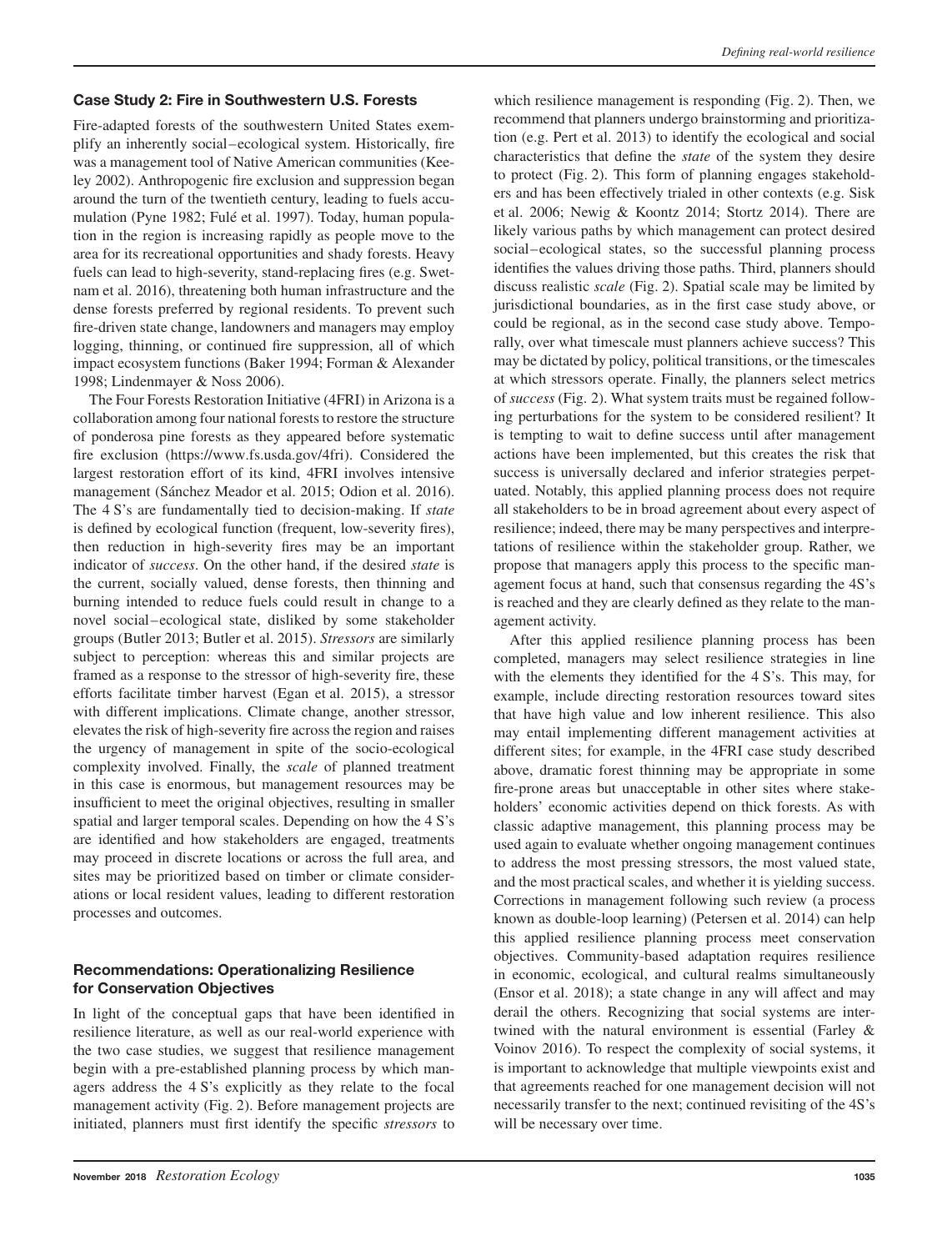



Figure 2. Applied resilience planning process. (A) A careful examination of the 4S's of applied resilience is necessary in order to select resilience planning strategies that will enhance resilience of a valued social–ecological state. Note that stage D of the process suggests monitoring and review, with a plan to repeat the process as necessary following adaptive management principles. (B) Thinning treatments such as those utilized in case study 2 provide a real-world illustration of the elements essential to applied resilience planning. The social–ecological *state* consists of dense forests at risk of high-severity fire (a major *stressor*) following decades of fire suppression, but private property owners value these cool, shady forests, leading to social–ecological tension about the *scale* at which thinning should occur and the *state* forest characteristics that would represent *success*. Under circumstances such as these, a priori identification by stakeholders of each of these elements (mutual understanding of the stressor, desired forest state, appropriate and feasible scale, and metrics of success) is essential before management activities can occur.

Resilience has been used in a largely abstract fashion (Martin 2004; Standish et al. 2014; Hosseini et al. 2016), making it easy to insert into policy without contributing meaningfully to conservation of valued systems or resources. We recommend that resilience planners adopt an applied resilience planning process by which every resilience management effort begins with deliberate delineation of the stressors, system states, scales, and metrics of success that are applicable to the project and its objectives.

## **Acknowledgments**

We thank K. Elkind, M. Ferguson, A. Foley, M. McCormick, J. Rundell, M. Sample, and C. Winterbottom for many conversations contributing to the development of the ideas in this manuscript. We thank T. McDonald and three anonymous reviewers for extensive contributions to these ideas and their framing. Funding for the data collection described in the first case study was provided by the SERDP grant RC-2432.

#### **LITERATURE CITED**

Adger WN (2000) Social and ecological resilience: are they related? Progress in Human Geography 24:347–364

Allen CD, Savage M, Falk DA, Suckling KF, Swetnam TW, Schulke T, Stacey PB, Morgan P, Hoffman M, Klingel JT (2002) Ecological restoration of southwestern ponderosa pine ecosystems: a broad perspective. Ecological Applications 12:1418–1433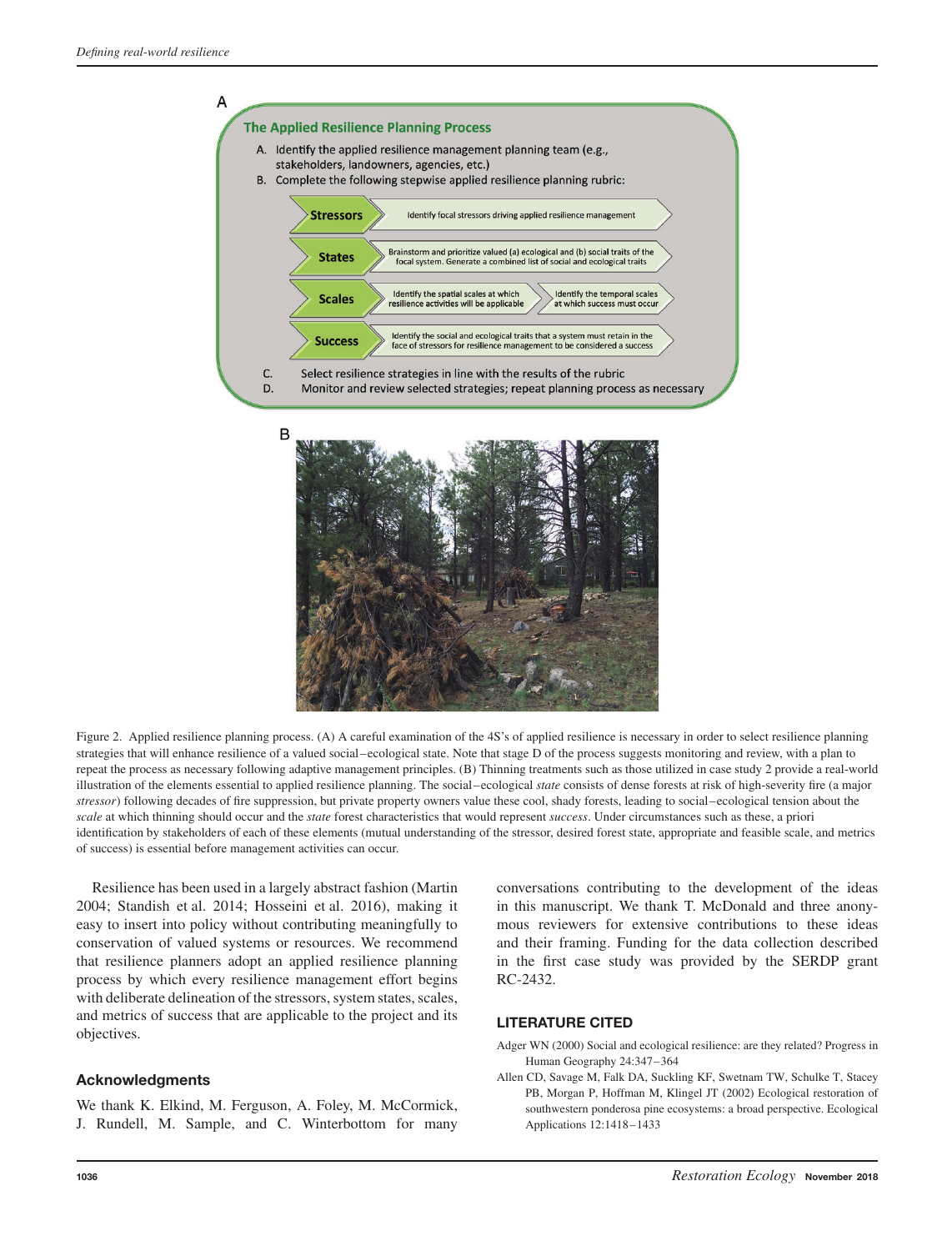- Baker WL (1994) Restoration of landscape structure altered by fire suppression. Conservation Biology 8:763–769
- Batavia C, Nelson MP (2016) Conceptual ambiguities and practical challenges of ecological forestry: a critical review. Journal of Forestry 114:572–581
- Butler WH (2013) Collaboration at arm's length: navigating agency engagement in landscape-scale ecological restoration collaboratives. Journal of Forestry 111:395–403
- Butler WH, Monroe A, McCaffrey S (2015) Collaborative implementation for ecological restoration on US public lands: implications for legal context, accountability, and adaptive management. Environmental Management 55:564–577
- D'Antonio CM, Vitousek PM (1992) Biological invasions by exotic grasses, the grass/fire cycle, and global change. Annual Review of Ecology and Systematics 23:63–87
- Davidson J, Jacobson C, Lyth A, Dedekorkut-Howes A, Baldwin CL, Ellison JC, et al. (2016) Interrogating resilience: toward a typology to improve its operationalization. Ecology and Society 21:27
- Derissen S, Quaas MF, Baumgärtner S (2011) The relationship between resilience and sustainability of ecological-economic systems. Ecological Economics 70:1121–1128
- Egan D, Stoddard M, Formanack A (2015) Ecological and social implications of employing diameter caps at a collaborative forest restoration project near Flagstaff, Arizona, USA. Forest Policy and Economics 52:39–45
- Ensor JE, Park SE, Attwood SJ, Kaminski AM, Johnson JE (2018) Can community-based adaptation increase resilience? Climate and Development 10:134–151
- Farley J, Voinov A (2016) Economics, socio-ecological resilience and ecosystem services. Journal of Environmental Management 183:389–398
- Folke C, Carpenter S, Walker B, Scheffer M, Elmqvist T, Gunderson L, Holling CS (2004) Regime shifts, resilience, and biodiversity in ecosystem management. Annual Review of Ecology, Evolution, and Systematics 35:557–581
- Folke C, Biggs R, Norström A, Reyers B, Rockström J (2016) Social-ecological resilience and biosphere-based sustainability science. Ecology and Society 21:41
- Forman RT, Alexander LE (1998) Roads and their major ecological effects. Annual Review of Ecology and Systematics 29:207–231
- Fulé PZ, Covington WW, Moore MM (1997) Determining reference conditions for ecosystem management of southwestern ponderosa pine forests. Ecological Applications 7:895–908
- Gunderson LH (2000) Ecological resilience–in theory and application. Annual Review of Ecology and Systematics 31:425–439
- Halpern BS, Longo C, Hardy D, McLeod KL, Samhouri JF, Katona SK, et al. (2012) An index to assess the health and benefits of the global ocean. Nature 488:615–620
- Hanna C, Foote D, Kremen C (2013) Invasive species management restores a plant–pollinator mutualism in Hawaii. Journal of Applied Ecology 50:147–155
- Holl KD, Aide TM (2011) When and where to actively restore ecosystems? Forest Ecology and Management 261:1558–1563
- Holling CS (1973) Resilience and stability of ecological systems. Annual Review of Ecology and Systematics 4:1–23
- Hosseini S, Barker K, Ramirez-Marquez JE (2016) A review of definitions and measures of system resilience. Reliability Engineering & System Safety 145:47–61
- Jerneck A, Olsson L (2008) Adaptation and the poor: development, resilience and transition. Climate Policy 8:170–182
- Keeley JE (2002) Native American impacts on fire regimes of the California coastal ranges. Journal of Biogeography 29:303–320
- Kéfi S, Miele V, Wieters EA, Navarrete SA, Berlow EL (2016) How structured is the entangled bank? The surprisingly simple organization of multiplex ecological networks leads to increased persistence and resilience. PLoS Biology 14:e1002527
- Kharrazi A, Fath BD, Katzmair H (2016) Advancing empirical approaches to the concept of resilience: a critical examination of panarchy, ecological information, and statistical evidence. Sustainability 8:935

Knowles ES, Linn JA (2004) Resistance and persuasion. Routledge, New York Lake PS (2012) Resistance, resilience and restoration. Ecological Management & Restoration 14:20–24

- Lindenmayer DB, Noss RF (2006) Salvage logging, ecosystem processes, and biodiversity conservation. Conservation Biology 20:949–958
- MacKinnon D, Derickson KD (2013) From resilience to resourcefulness: a critique of resilience policy and activism. Progress in Human Geography 37:253–270
- Martin S (2004) The cost of restoration as a way of defining resilience: a viability approach applied to a model of lake eutrophication. Ecology and Society 9:8
- Müller F, Bergmann M, Dannowski R, Dippner JW, Gnauck A, Haase P, et al. (2016) Assessing resilience in long-term ecological data sets. Ecological Indicators 65:10–43
- Newig J, Koontz TM (2014) Multi-level governance, policy implementation and participation: the EU's mandated participatory planning approach to implementing environmental policy. Journal of European Public Policy 21:248–267
- Odion DC, Hanson CT, Baker WL, DellaSala DA, Williams MA (2016) Areas of agreement and disagreement regarding ponderosa pine and mixed conifer forest fire regimes: a dialogue with Stevens et al. PLoS One 11:e0154579
- Olsson L, Jerneck A, Thoren H, Persson J, O'Byrne D (2015) Why resilience is unappealing to social science: theoretical and empirical investigations of the scientific use of resilience. Science Advances 1:e1400217
- Pert PL, Lieske SN, Hill R (2013) Participatory development of a new interactive tool for capturing social and ecological dynamism in conservation prioritization. Landscape and Urban Planning 114:80–91
- Petersen B, Montambault J, Koopman M (2014) The potential for double-loop learning to enable landscape conservation efforts. Environmental Management 54:782–794
- Pyne SJ (1982) Fire in America: a cultural history of wildland and rural fire. Princeton University Press, Princeton, New Jersey
- Quinlan AE, Berbés-Blázquez M, Haider LJ, Peterson GD (2016) Measuring and assessing resilience: broadening understanding through multiple disciplinary perspectives. Journal of Applied Ecology 53:677–687
- Rissman AR, Gillon S (2016) Where are ecology and biodiversity in social–ecological systems research? A review of research methods and applied recommendations. Conservation Letters 10:86–93
- Sánchez Meador AJ, Waring KM, Kalies EL (2015) Implications of diameter caps on multiple forest resource responses in the context of the four forests restoration initiative: results from the forest vegetation simulator. Journal of Forestry 113:219–230
- Scheffer M, Carpenter SR (2003) Catastrophic regime shifts in ecosystems: linking theory to observation. Trends in Ecology and Evolution 18:648–656
- Schultz CA, Jedd T, Beam RD (2012) The collaborative forest landscape restoration program: a history and overview of the first projects. Journal of Forestry 110:381–391
- Seidl R, Spies TA, Peterson DL, Stephens SL, Hicke JA (2016) Searching for resilience: addressing the impacts of changing disturbance regimes on forest ecosystem services. Journal of Applied Ecology 53:120–129
- Sharifi A (2016) A critical review of selected tools for assessing community resilience. Ecological Indicators 69:629–647
- Sisk TD, Prather JW, Hampton HM, Aumack EN, Xu Y, Dickson BG (2006) Participatory landscape analysis to guide restoration of ponderosa pine ecosystems in the American Southwest. Landscape and Urban Planning 78:300–310
- Speranza CI, Wiesmann U, Rist S (2014) An indicator framework for assessing livelihood resilience in the context of social–ecological dynamics. Global Environmental Change 28:109–119
- Standish RJ, Hobbs RJ, Mayfield MM, Bestelmeyer BT, Suding KN, Battaglia LL, et al. (2014) Resilience in ecology: abstraction, distraction, or where the action is? Biological Conservation 177:43–51
- Steelman TA, DuMond ME (2009) Serving the common interest in U.S. forest policy: a case study of the Healthy Forests Restoration Act. Environmental Management 43:396–410